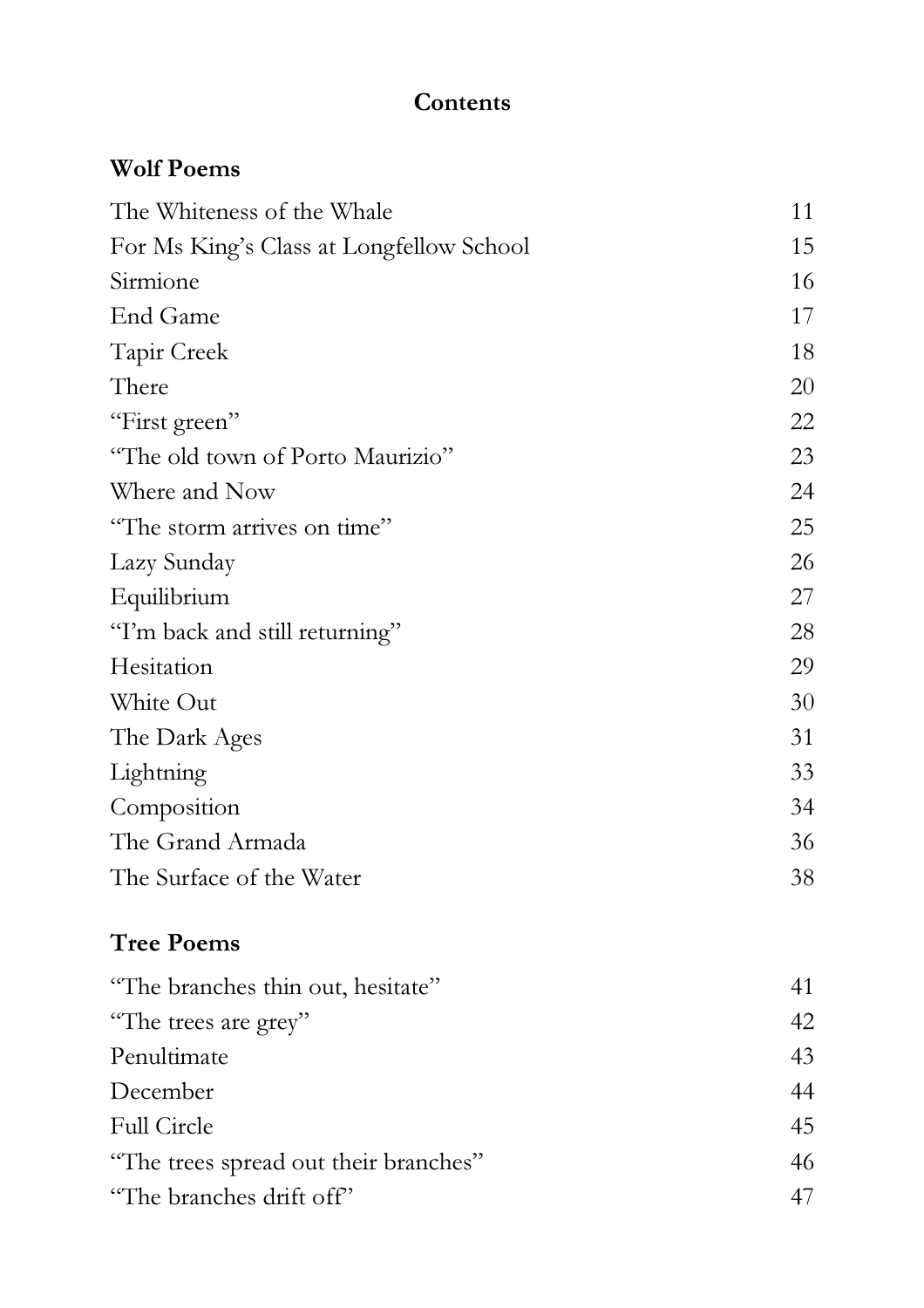| "The branches spread out in all directions" | 48. |
|---------------------------------------------|-----|
| Elegy                                       | 49  |
| "The branches diversify"                    | 5() |
| "The branches go in different directions"   | 51  |
| "The stillness within the forest"           | 52. |

# Poems about Painting and Photography

| La Vague                           | 55 |
|------------------------------------|----|
| Les Puits-Noir                     | 56 |
| Still Life                         | 58 |
| Weshalb?                           | 59 |
| Threshold                          | 60 |
| K. 17                              | 61 |
| "Frank's Chapel of the Holy Ghost" | 62 |
| From The Kleist Sonatas            | 63 |
| After Copernicus                   | 64 |
| "The lady with the ermine"         | 65 |
| Two Photographs by Peter Halter    | 66 |

### Personal Poems

| Spot On                           |    |
|-----------------------------------|----|
| Sailing to Byzantium or Somewhere | 74 |
| Jam Session                       | 76 |
| When I Was Young                  | 79 |
| The Map of Desire                 | 82 |
| Goodbye Florida                   | 85 |
| If at First                       | 89 |

### Reality Check

| Wednesday, 15 July | 95. |
|--------------------|-----|
| Thursday, 16 July  | 97. |
| Friday, 17 July    | QQ. |